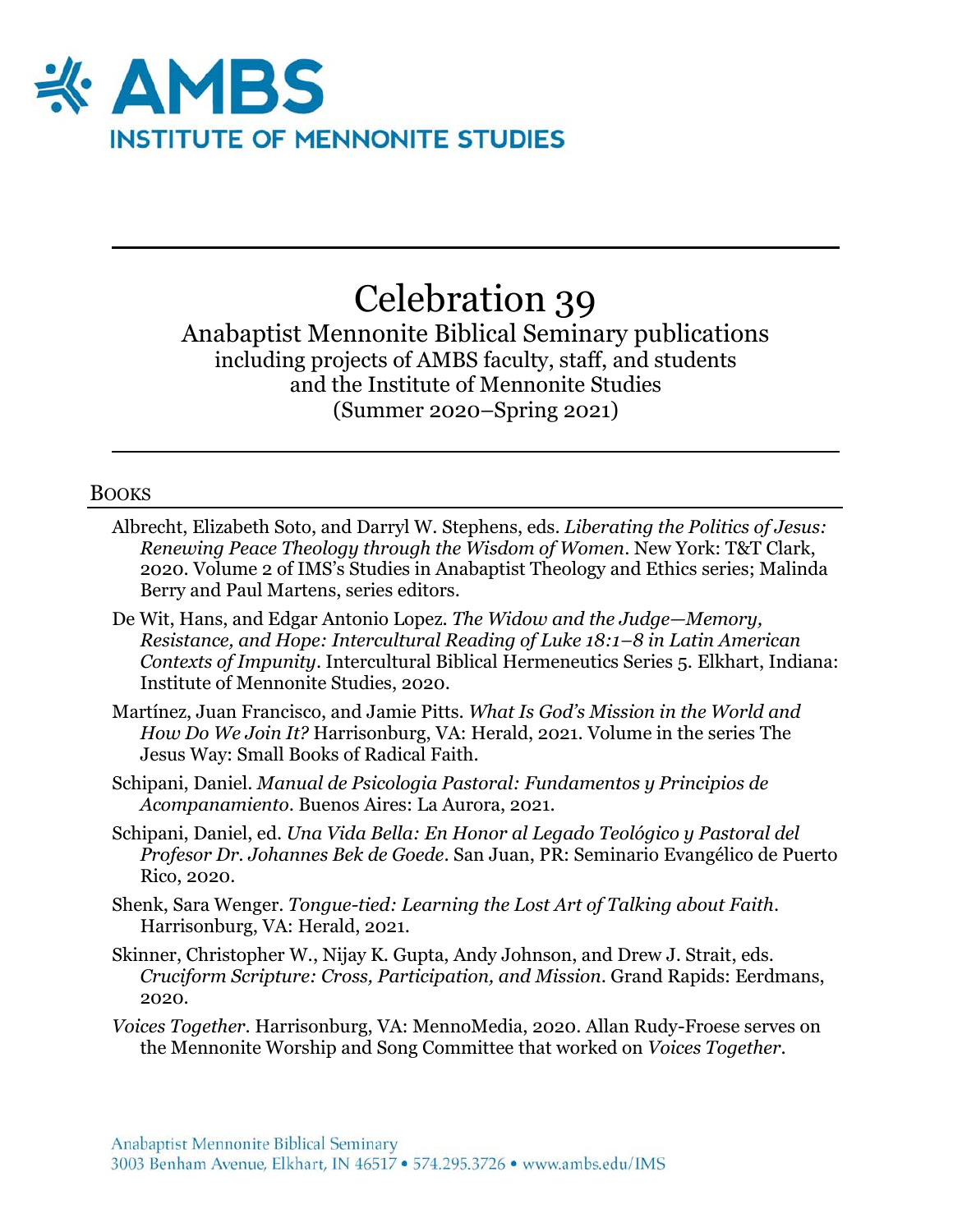

## **JOURNALS**

- *Anabaptist Witness* 8, no. 1 (April 2021). Edited by Jamie Pitts. Copublished by Anabaptist Mennonite Biblical Seminary, Mennonite Central Committee, Mennonite Church Canada, and Mennonite Mission Network. Theme: Worship and Witness, guest edited by Katie Graber and Anneli Loepp Thiessen.
- *Anabaptist Witness* 7, no. 2 (October 2020). Edited by Jamie Pitts. Copublished by Anabaptist Mennonite Biblical Seminary, Mennonite Church Canada, and Mennonite Mission Network. Theme: Displacement: Indigenous Peoples, Land, and Mission.
- *Currents in Biblical Research* 19, no. 2 (February 2021). Drew Strait, associate editor for New Testament.
- *Currents in Biblical Research* 19, no. 1 (October 2020). Drew Strait, associate editor for New Testament.
- *Mennonite Quarterly Review* 95, no. 2 (April 2021). Published by the "Mennonite Quarterly Review Publication Committee" formed by the Mennonite Historical Society, Goshen College, and Anabaptist Mennonite Biblical Seminary.
- *Mennonite Quarterly Review* 95, no. 1 (Jan. 2021). Published by the "Mennonite Quarterly Review Publication Committee" formed by the Mennonite Historical Society, Goshen College, and Anabaptist Mennonite Biblical Seminary.
- *Mennonite Quarterly Review* 94, no. 4 (Oct. 2020). Published by the "Mennonite Quarterly Review Publication Committee" formed by the Mennonite Historical Society, Goshen College, and Anabaptist Mennonite Biblical Seminary.
- *Mennonite Quarterly Review* 94, no. 3 (July 2020). Published by the "Mennonite Quarterly Review Publication Committee" formed by the Mennonite Historical Society, Goshen College, and Anabaptist Mennonite Biblical Seminary.
- *Vision: A Journal for Church and Theology* 22, no. 1 (Spring 2021). Andy Brubacher Kaethler, coeditor; David Cramer, managing editor; Karl Koop, guest editor. Copublished by Institute of Mennonite Studies (AMBS) and Centre for Faith and Life (Canadian Mennonite University). Theme: Health, Healing, and Hope.
- *Vision: A Journal for Church and Theology* 21, no. 2 (Fall 2020). Andy Brubacher Kaethler, coeditor; David Cramer, managing editor; Allan Rudy-Froese, guest editor. Copublished by Institute of Mennonite Studies (AMBS) and Centre for Faith and Life (Canadian Mennonite University). Theme: Laughter.

## ARTICLES AND ESSAYS

Abai, Janet. "Freed from bleeding: A homily on Mark 5:25–34." *Vision* 22, no. 1 (Spring 2021): 77–79.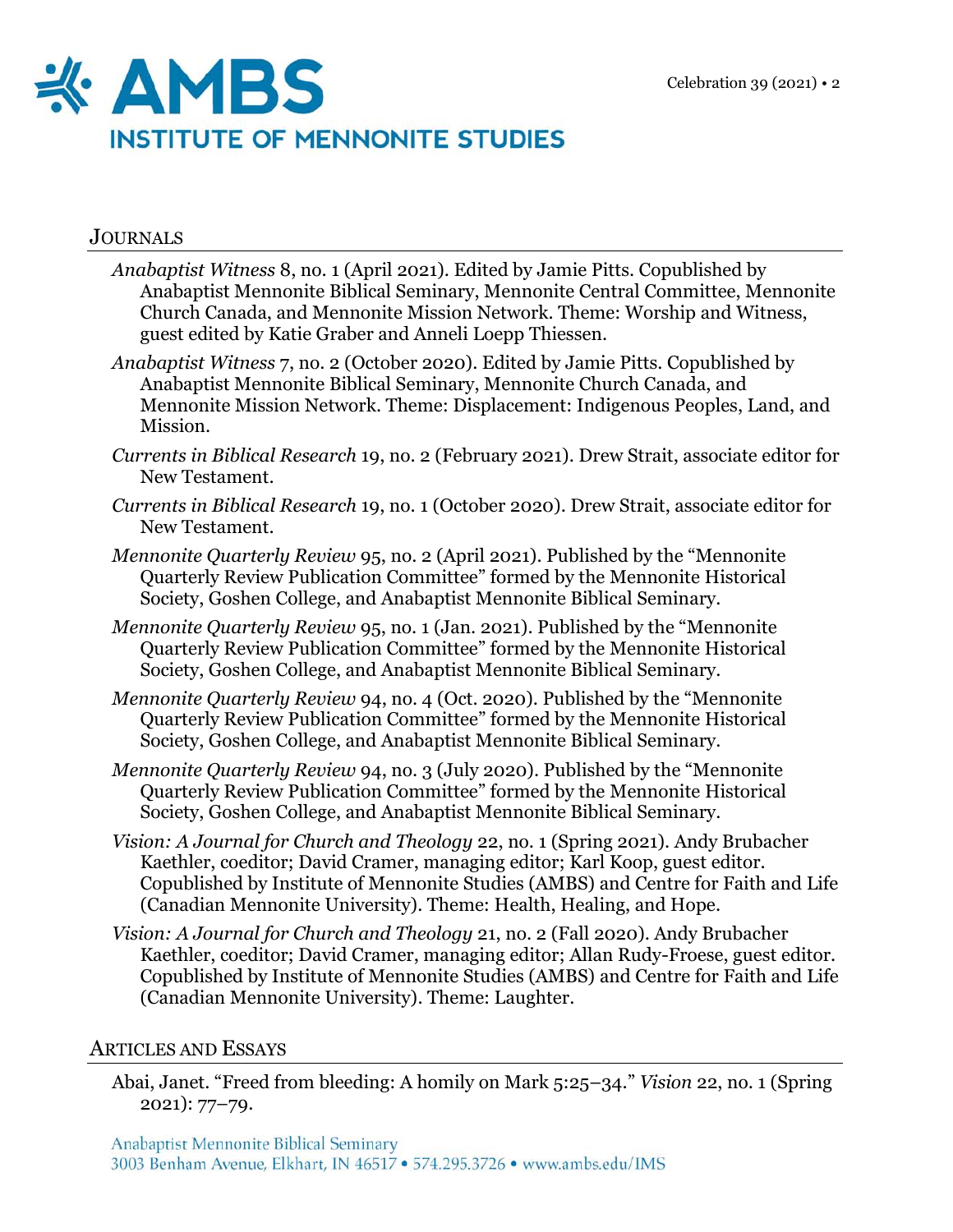

- Acosta, Marcos. "Entrevista a Almendra Fantilli, directora del documental *El Culto*." *Anabaptist Witness* 8, no. 1 (April 2021): 129–37.
- Alexis, Nekeisha Alayna, with W. Jean Mayes, Stephanie Coleman, Regina Shands Stoltzfus, and Ashlee Pierson. "I *will* rejoice: Reflections on Black Joy." *Vision* 21, no. 2 (Fall 2020): 52–60.
- Badertscher, Carrie, and David C. Cramer, "'Shout to God with joyful praise!' Finding joy beyond laughter," *Vision* 21, no. 2 (Fall 2020): 61–65.
- Bagh, Pratik. "Welcoming another through laughter: Going beyond formal greetings." *Vision* 21, no. 2 (Fall 2020): 75–77.
- Board, Brandon, and Karl Stutzman. "Controlled Digital Lending: An E-book Solution When There Is No E-book?" *Atla Summary of Proceedings* 74 (2020): 157–65; https://serials.atla.com/proceedings/article/view/1857.
- Cramer, David C., and André Northern. "Accountability before Unity," Viewpoint, *South Bend Tribune*, January 22, 2021, A5.
- Cramer, David C. "The Anabaptist Tradition: A Living Tradition," *Breaking Ground*, October 2020; https://breakingground.us/category/anabaptist/.
- Cramer, David C., and Drew Strait, "A total way of life: Our journeys from Evangelicalism to Anabaptism," *The Mennonite* 23, no. 8, August 2020, 10–12.
- Ebertz, Susan, and Karl Stutzman. "Planning Strategically for Small Libraries." *Atla Summary of Proceedings* 74 (2020): 124–32; https://serials.atla.com/proceedings/article/view/1855.
- Friesen, Katerina, interview of Manuel May. "Land, Neoliberalism, and Mennonite/Maya Interconnections." *Anabaptist Witness* 7, no. 2 (October 2020):  $11-24.$
- Johnson, Janeen Bertsche. "Unfolding Hope." *Vision* 22, no. 1 (Spring 2021): 29–34.
- Keim, Paul. "Don't make me laugh! Humor in the book of Job." *Vision* 21, no. 2 (Fall 2020): 27–37.
- Krabill, James, and Janie Blough. "Worship and Mission in Anabaptist Perspective and Practice." *Anabaptist Witness* 8, no. 1 (April 2021): 11–32.
- Krabill, James. "Characteristics of Anabaptist Mission in the Sixteenth Century." Chapter 8 in *Sixteenth-Century Mission: Explorations in Protestant and Roman Catholic Theology and Practice*, edited by Robert L. Gallagher and Edward L. Smither, 188–207. Bellingham, WA: Lexham, 2021.
- Krabill, James. Foreword for *A Gentle Boldness* by David W. Shenk. Harrisonburg, VA: Herald, 2021.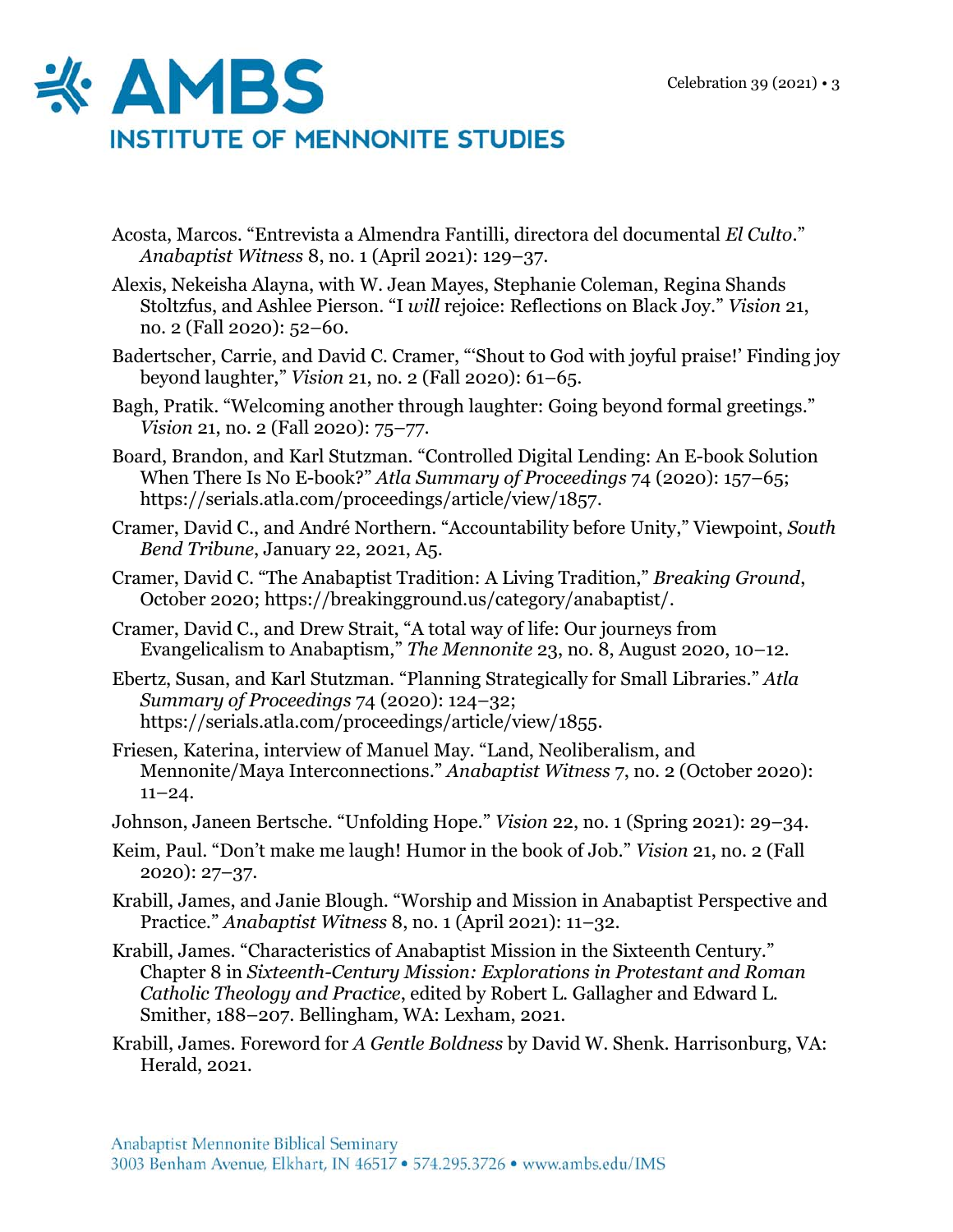

- Krabill, James. "Mary K. Oyer" and "David A. Shank." In *Mennonites and Post-Colonial African Studies*, edited by John M. Janzen, Harold Miller, and John C. Yoder, 128– 137. Abingdon, Oxfordshire, United Kingdom: Routledge, Taylor & Francis, 2021.
- Krabill, James. "The 1918–1919 Influenza Pandemic: The Flame that Ignited Religious Innovation in Nigeria," *Missiology: An International Review* (2020).
- Krabill, James. "Shank, David Arthur (1924–2010)." *Global Anabaptist Mennonite Encyclopedia Online* (GAMEO), 2020; https://gameo.org/index.php?title=Shank, David Arthur (1924-2010).
- Krabill, James. "West African Insights on Ethnic Identity, Myth, and Sacred Time." In *Voices from the Margins: The Wisdom of Primal Peoples in the Era of World Christianity*, edited by David Smith and Jangkholam Haokip. London: Langham, 2021.
- Krabill, James. "Wider and Deeper: Ten Questions to Expand the Conversation on Worship Arts and Discipleship Formation," *Evangelical Interfaith Dialogue* (Fall 2020); https://fullerstudio.fuller.edu/wider-and-deeper-ten-questions-to-expandthe-conversation-on-worship-arts-and-discipleship-formation/.
- Minchala Flores, Jonathan. "El lenguaje del Espíritu: liturgia y deseo." *Anabaptist Witness* 8, no. 1 (April 2021): 75–86.
- Marzouk, Safwat. "Egypt and Israel." In *Baker Illustrated Background Bible Commentary*, edited by Danny Hays and Scott Duvall. Grand Rapids: Baker Books, 2020.
- Marzouk, Safwat. "Migration and Reconciliation in the Joseph Narrative." In *The Joseph Story between Egypt and Israel*, edited by Thomas Römer, Konrad Schmid, and Axel Bühler. Tübingen: Mohr Siebeck, 2021.
- Ollenburger, Ben C. "'A time to laugh': Laughter in the Bible." *Vision* 21, no. 2 (Fall 2020): 78–81.
- Pitts, Jamie. "Powerful Practices and the Risk of Community." *Resisting Empire, Remixing Faith,* April 16, 2021; http://newsletter.remixingfaith.com/archive/495911.
- Pitts, Jamie. "Lust, American Style: An Anabaptist Perspective." *Syndicate Theology*, symposium on "Sins and Virtues in American Public Life," August 29, 2020; https://syndicate.network/symposia/theology/sins-virtues-in-american-public-life/.
- Strait, Drew. "An Alternative Global Imaginary: Imperial Rome's *Pax Romana* and Luke's 'Counter-Violent' *Missio Dei*." In *Cruciform Scripture: Cross, Participation, and Mission*, edited by Christopher W. Skinner, Nijay K. Gupta, Andy Johnson, and Drew J. Strait, 184–206. Grand Rapids: Eerdmans, 2020.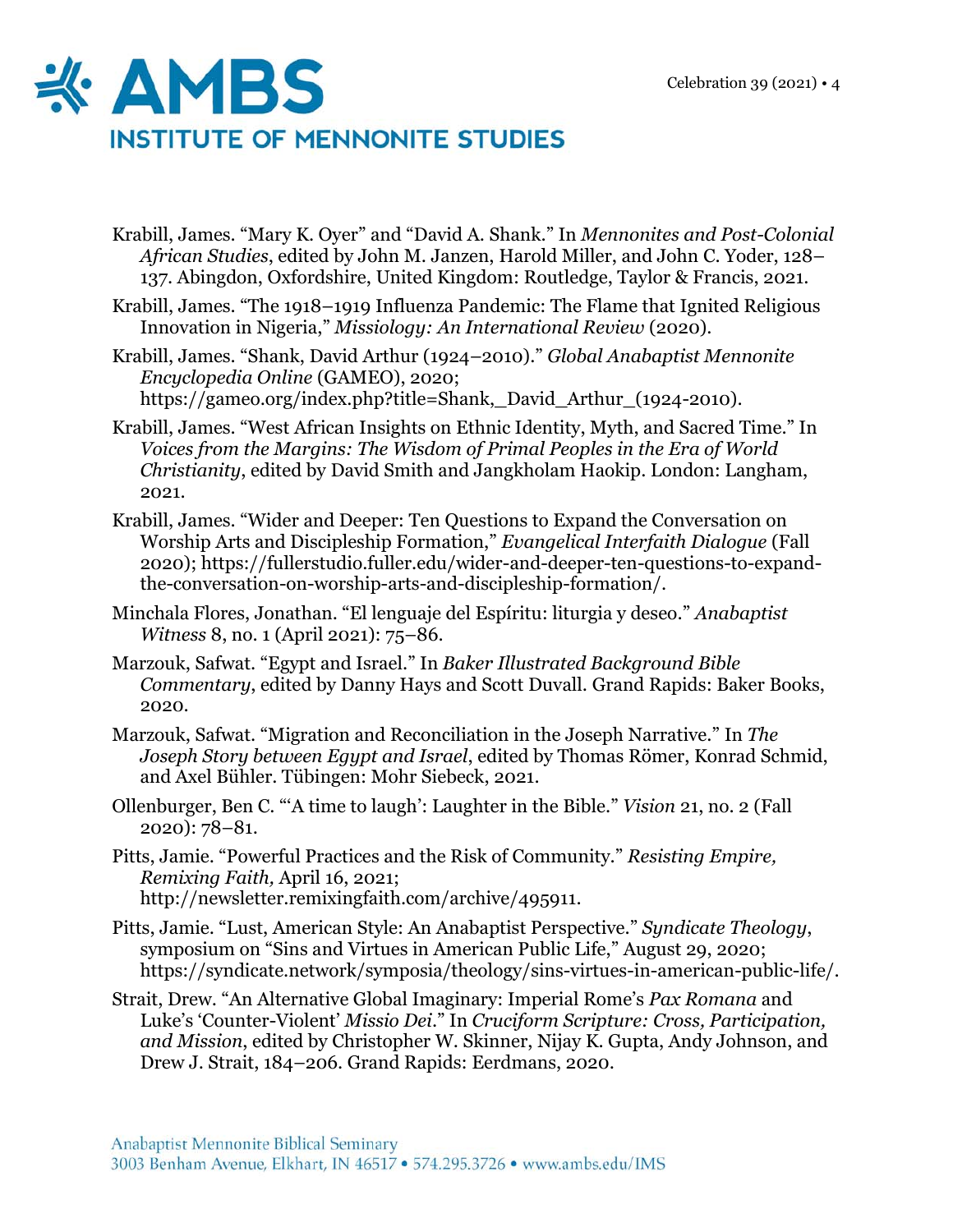

- Swartley, Willard M.† "The healing ministry of Jesus in the Gospels." *Vision* 22, no. 1 (Spring 2021): 13–22.
- Thomas, Leah R. "Addressing Race in the Classroom: A Trauma-Informed Communal Embodied Practice." *Spotlight on Teaching*, March 9, 2021, 23–28; https://rsn.aarweb.org/spotlight-on/teaching/trauma-informedpedagogies/addressing-race-classroom-trauma.
- Thomas, Leah R. "Ethical, anti-racist pastoral care with women with mental illness: A research note on *Just Care*." *Vision* 22, no. 1 (Spring 2021): 80–91.
- van Dyk, Gerrit, Dereck J. Rieckens, Elizabeth Young Miller, and Karl Stutzman. "Physical Collections and the 21st-century Theological Library." *Atla Summary of Proceedings* 74 (2020): 112–23; https://serials.atla.com/proceedings/article/view/1845.

## ACADEMIC PRESENTATIONS AND LECTURESHIPS

- Cramer, David C. Moderator for panel on *Recovering from the Anabaptist Vision*, Mennonite Scholars and Friends, Friday, November 20, 2020, online.
- Hunter-Bowman, Janna. "Territorial Peace beyond the Law." Panel organizer and participant, American Academy of Religion annual conference, November 2020.
- Krabill, James. "Ten Core Values for Arts and Missions in the 21st Century." Evangelical Missiological Society, 2020.
- Krabill, James. "North American Mennonites in Partnership with African Independent Churches." American Society of Missiology, 2020.
- Krabill, James. "Quelques pistes théologiques supplémentaires à développer." African Theology Symposium, April 2021.
- Larry, Susannah. "Victim-Blaming Daughter Zion? Translating 'Sin' in Lamentations 1:13-20." Feminist Interpretations unit, Society of Biblical Literature, November 2020.
- Larry, Susannah. "'Who Has Borne Me These?' Surrogacy as Attempted Comfort in Deutero-Isaiah." Children in the Biblical World unit, Society of Biblical Literature, November 2020.
- Marzouk, Safwat. Keeney Peace Lecture, Bluffton University, November 17, 2020.
- Marzouk, Safwat. "The Role of Migration, Empathy, and Power in Transforming Conflict in the Joseph Story" and "A Conversation Regarding the Intercultural Church." Edmund Janzen Lectureship in Biblical Studies, Fresno Pacific Seminary, March 18– 19, 2021.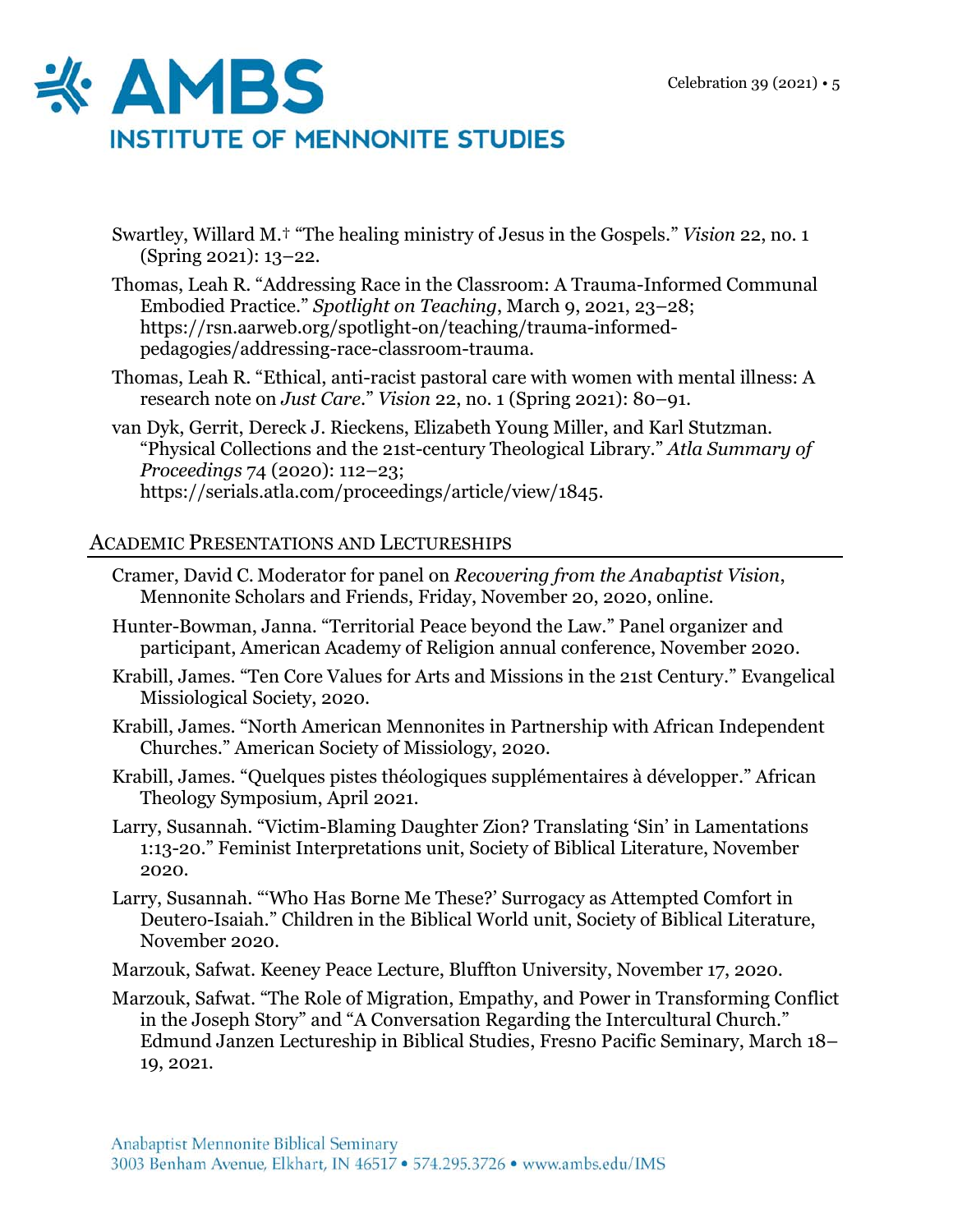

- Rudy-Froese, Allan. "The Grounded and Free-Voice Sitting Preacher." Academy of Homiletics, December, 2020.
- Schipani, Daniel. "Spiritual Care in Light of COVID-19—A Christian Perspective." International Association for Spiritual Care, Summer Webinar.
- Schipani, Daniel. World Vision, Guatemala Summer Webinar (in Spanish) "COVID-19 and Holistic Health - Churches as communities of care, healing, and wholeness".
- Schipani, Daniel. "Christian Faith Communities in the Face of COVID19." Reformed University, Colombia, inaugural lecture (in Spanish), October 16, 2020.
- Schipani, Daniel. "The Caregiving Role of Faith Communities in the Face of Covid-19: A View from Practical Theology." International Academy of Practical Theology, Leuven, Belgium, July 8, 2021.
- Strait, Drew J. "Apocalyptic Imagination: Christ Our Hope in the Present Tense." Pastors and Leaders Conference, Elkhart, Indiana, March 4, 2021.
- Strait, Drew J. Presider, Book of Acts open session, Society of Biblical Literature, November 2020.
- Strait, Drew J. Organizer and presider of panel review of Michal Beth Dinkler, *Literary Theory and the New Testament*, Book of Acts session, Society of Biblical Literature, November 2020.
- Thomas, Leah R. "Restitutio Divina: An Embodied Approach to Gender-Based Violence." Women and Religion Section, American Academy of Religion, November 2020.

## BOOK REVIEWS

- Krabill, James. Review of *Service and the Ministry of Reconciliation: A Missiological History of Mennonite Central Committee* by Alain Epp Weaver. *Anabaptist World* 2, no. 4, March 26, 2021, 41.
- Pitts, Jamie. Review of *Church and World: Eusebius's, Augustine's, and Yoder's Interpretations of the Constantinian Shift* by Simon P. Schmidt. *Journal of Church and State* 63, no. 2 (Spring 2021); https://doi.org/10.1093/jcs/csab020.
- Strait, Drew J. Review of *Jesus and the Forces of Death: The Gospels' Portrayal of Ritual Impurity within First-Century Judaism* by Matthew Thiessen. *Vision* 22, no. 1 (Spring 2021): 92–94.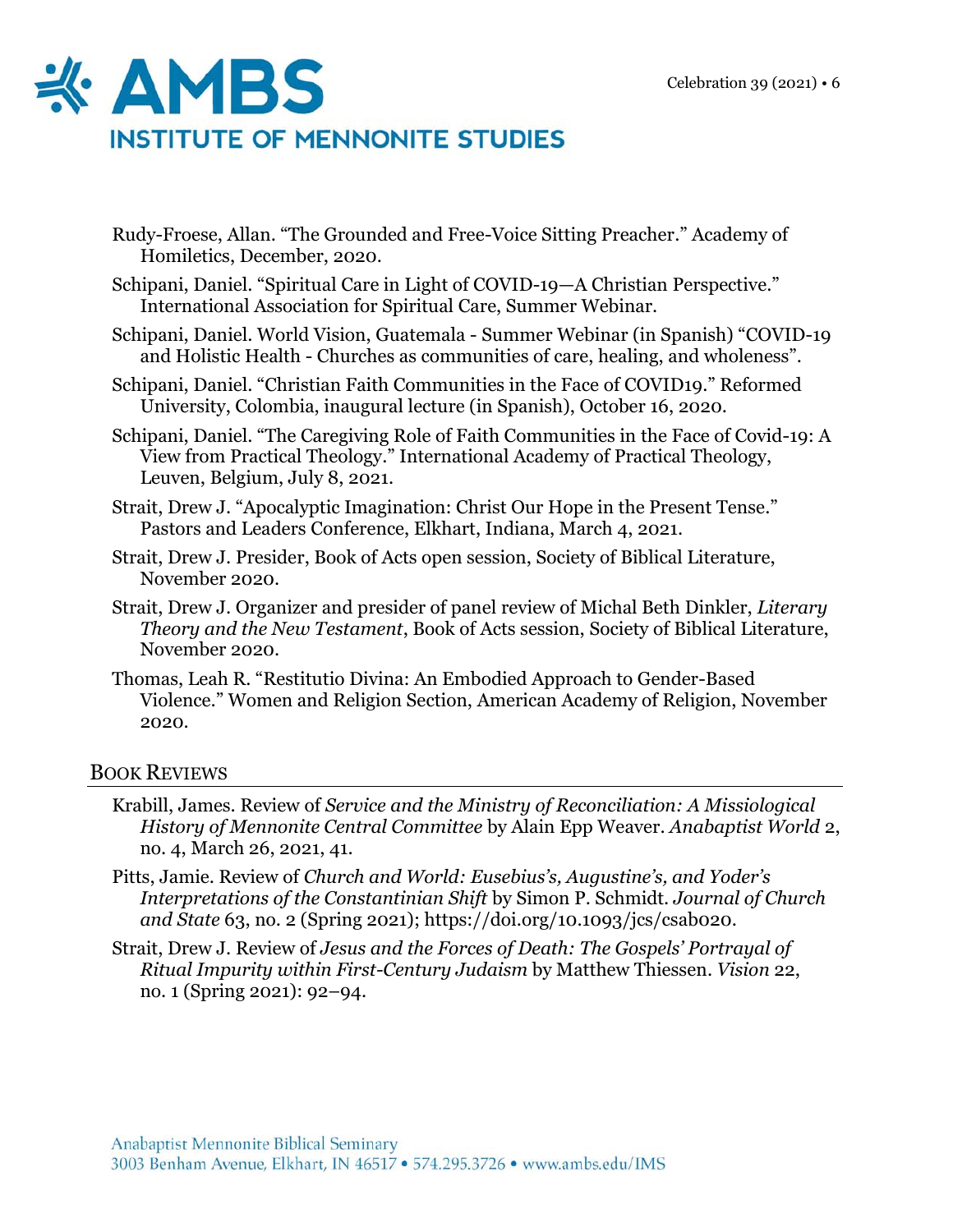

#### BLOGS

- Alexis, Nekeisha Alayna. "A call to action amidst COVID-19." *With Hope and Resilience*, May 11, 2020; https://www.ambs.edu/publishing/hope-andresilience/blog/1621947/a-call-to-action-amidst-covid-19.
- Cramer, David C. (selected). "Review of 'Tongue-Tied: Learning the Lost Art of Sharing the Faith' by Sara Wenger Shenk," April 12, 2021; "'All in this together'? Policing and homelessness in South Bend, Indiana" (with Carrie Badertscher), June 6, 2020; "Love in the time of Corona" (with Carrie Badertscher), May 6, 2020; *Anabaptist Revisions*; https://www.patheos.com/blogs/anabaptistrevisions/.
- Hunter-Bowman, Janna. "Eugenics, immigration law, and Christian support," *Political Theology Network*, January 11, 2021; https://politicaltheology.com/eugenicsimmigration-law-and-christian-support/.
- Lapp, Beverly. "Integration and reimagination." *With Hope and Resilience*, May 18, 2020; https://www.ambs.edu/publishing/hope-andresilience/blog/1622000/integration-and-reimagination.
- Rudy-Froese, Allan. "Gendered Language for God in Voices Together." *MennoSnapshots*, October, 29, 2020; https://www.mennoniteusa.org/mennosnapshots/gender-god/.
- Schipani, Daniel S. "Pentecost: The Church becomes 'pandemic'!" *With Hope and Resilience*, June 4, 2020; https://www.ambs.edu/publishing/hope-andresilience/blog/1622071/pentecost-the-church-becomes-pandemic.
- Strait, Drew J. "Let's Talk about 'Christian Nationalism.'" *Jesus Creed*, August 26, 2020; https://www.christianitytoday.com/scot-mcknight/2020/august/lets-talk-aboutchristian-nationalism.html.

## PUBLIC PRESENTATIONS AND WORKSHOPS

- Acosta, Marcos. Host of "Anabaptist Witness Dialogues: Luis Acosta and Linda Shelly." Webinar, March 11, 2020.
- Badertscher, Carrie, and David C. Cramer. "Seeking Peace in the Neighborhood." Workshop for Pastors and Leaders Conference, March 2–3, 2021.
- Board, Brandon, and Karl Stutzman. "New Responsibilities, New Opportunities: Expanding Library Services in Times of Reduction." Private Academic Library Network of Indiana and Ohio Private Academic Libraries joint online conference, August 7, 2020.
- Cramer, David C. "What's Good News?" (Isaiah 40:9). Devotional for Anabaptist Communicators 2020 conference, December 4, 2020, online.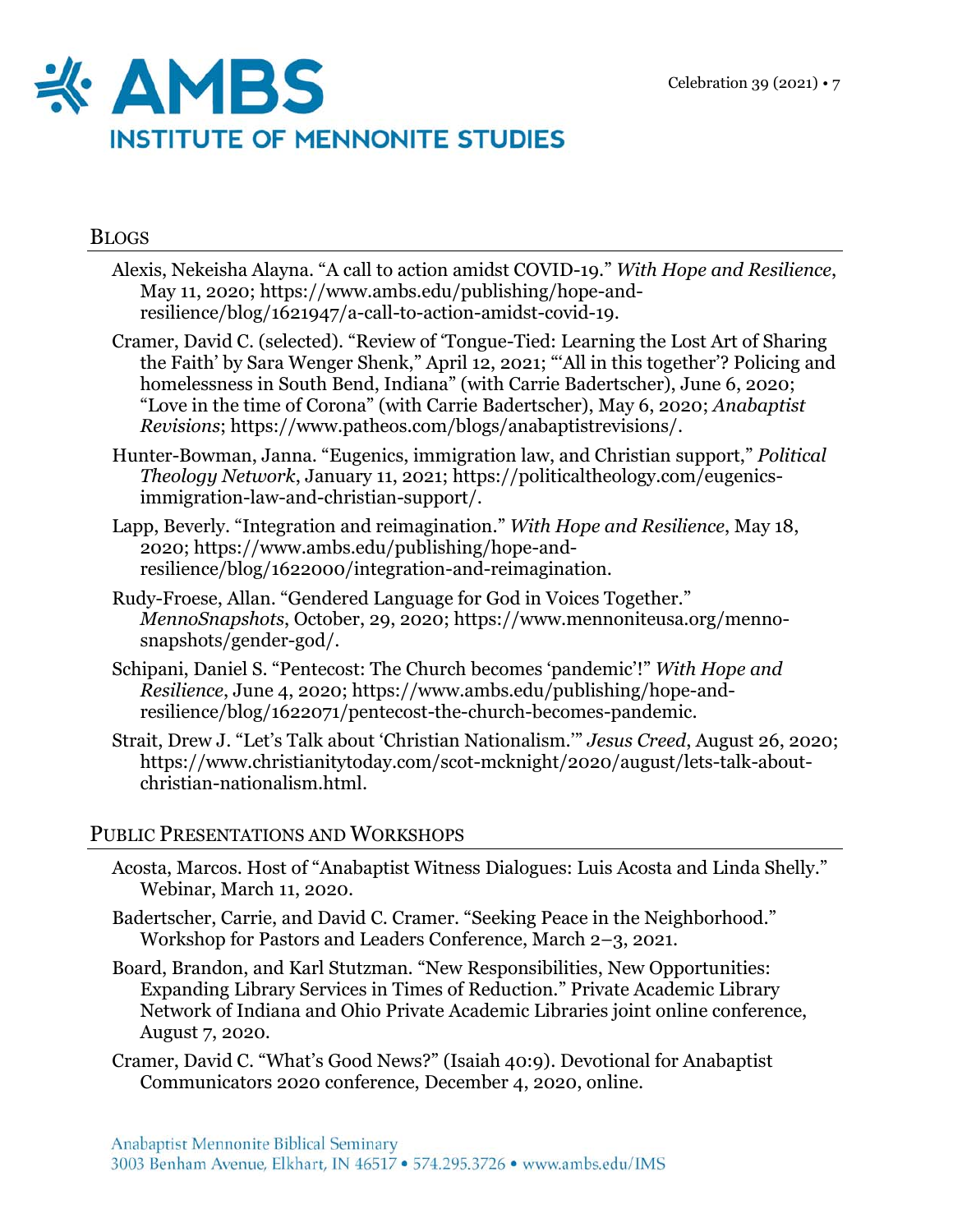

- Jacobs, Rachel Miller. "Christian formation after pandemic." Monthly leadership consultation, January–May 2021, Grace Mennonite Church, Brandon, Manitoba.
- Jacobs, Rachel Miller. "Ordinary harm and its remediation." Pre-Easter series, March 28–31, Freeman, South Dakota.
- Johnson, Janeen Bertsche. Host of Association of Theological Schools (ATS) Alum Officers gathering, February 11, 2021.
- Marzouk, Safwat. Workshop on *Intercultural Church*. Mennonite Church Eastern Canada, January 16, 2020.
- Marzouk, Safwat. "Reading the story of Joseph in the age of migration." Workshop at Pacific Northwest Mennonite Conference, Feb 6, 2021.
- Peterson, Matthew. "Ordinary Goodness in Extraordinary Times." Workshop for Pastors and Leaders Conference, March 2–3, 2021.
- Pitts, Jamie. "Anabaptism as a Spiritual Practice." Webinar for Central District Conference, September 22, 2020.
- Pitts, Jamie. "Anabaptism as a Spiritual Tradition." Weekend retreat for Covenant Mennonite Church, Sarasota, Florida.
- Pitts, Jamie. Host of "Anabaptist Witness Dialogues: Ched Meyers and Elaine Enns." Webinar, January 14, 2021.
- Pitts, Jamie. Host of "Anabaptist Witness Dialogues: Randy Haluza-Delay and Randy Woodley." Webinar, February 11, 2021.
- Schipani, Daniel. "Emotional Intelligence as a Key Competence for Pastoral Care." Workshop for American Baptist Convention, March 26, 2021.
- Schrock, Daniel. "Impatience and Trust." Sermon for the licensing and installation of Joyce Peachy Lind at Community Mennonite Church, Harrisonburg, Virginia, September 20, 2020.
- Schrock, Daniel. "The Joy of Rest." Workshop and retreat for pastors, Ohio Mennonite Conference, February 16, 2021.
- Stutzman, Karl, Susan Wiegand, and Amanda Hurford. "Collaboratively Ascending to an Open Access Future." Association of College and Research Libraries online conference, April 14, 2021.
- Rudy-Froese, Allan. Host for "Sharing the Good News Online in the Age of COVID-19." Webinar, MennoMedia, May 14, 2020.
- Thomas, Leah R. "Attending to the Body: How to Stay Grounded While Working for Racial Justice." Guest speaker for UMC Grandview Church, Lancaster, August 10, 2020.